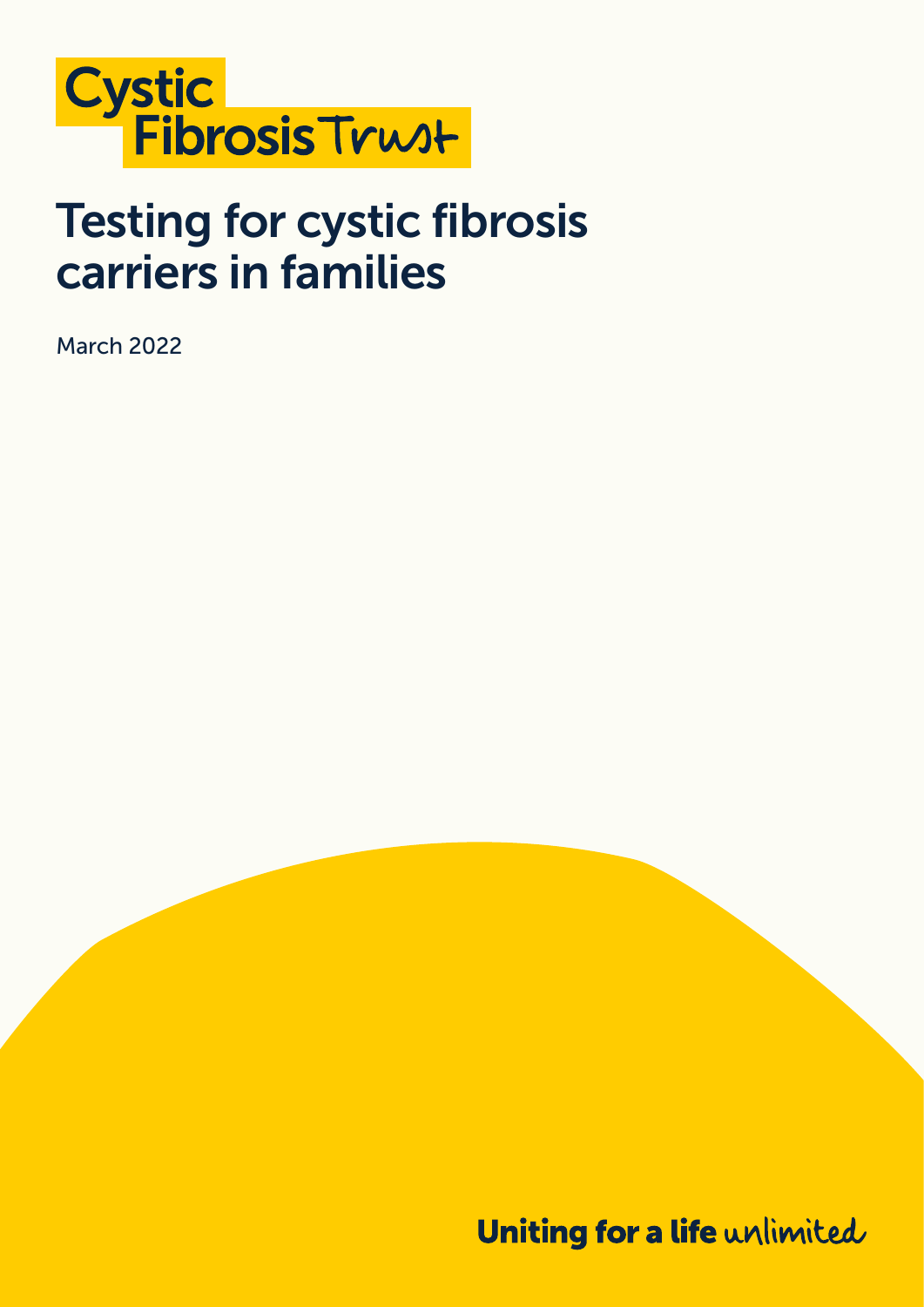# **Contents**

| Introduction                                                                  | 3  |
|-------------------------------------------------------------------------------|----|
| What is cystic fibrosis?                                                      | 4  |
| What is carrier testing                                                       | 4  |
| What is a carrier? Are carriers healthy?                                      | 4  |
| How does a child inherit CF?                                                  | 5  |
| CF gene mutations in populations                                              | 5  |
| I have not had a carrier test. How likely is it that I am<br>a carrier of CF? | 6  |
| Who can have a carrier test?                                                  | 7  |
| How can I find out if my partner and I are carriers?                          | 7  |
| How will the tests be done?                                                   | 8  |
| When and how will I receive the test results?                                 | 8  |
| What do my test results mean?                                                 | 8  |
| What if my partner and I are both carriers of a<br>CF gene mutation?          | 10 |
| Is urgent testing available?                                                  | 10 |
| Home testing                                                                  | 10 |
|                                                                               |    |
| Will it affect my insurance                                                   | 10 |
| The future of testing for CF                                                  | 10 |
| <b>Further information</b>                                                    | 11 |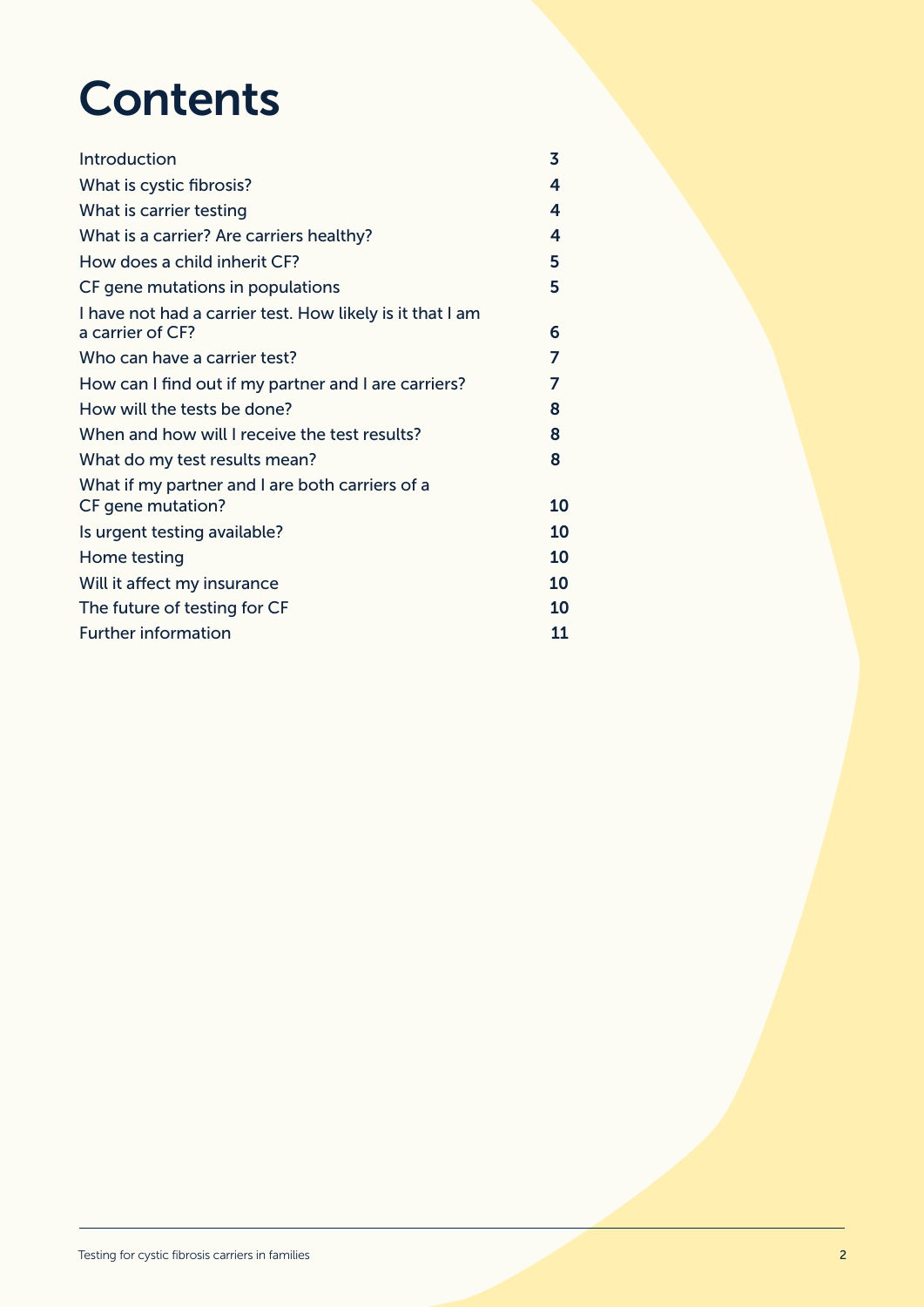#### <span id="page-2-0"></span>**Introduction**

Genetic testing is available for family members of someone who has cystic fibrosis (CF), to find out if they are carriers of CF mutations.

This factsheet explains:

- what CF is,
- what carrier testing screening is and how it works,
- what it means to be a carrier,
- the odds of being a carrier of the CF gene,
- who can have carrier testing,
- where you can go for testing and further information.

This is a complicated topic. If you have any questions please discuss it with your GP, or CF team if you have access to one. They can refer you to a genetic specialist (expert on inherited conditions).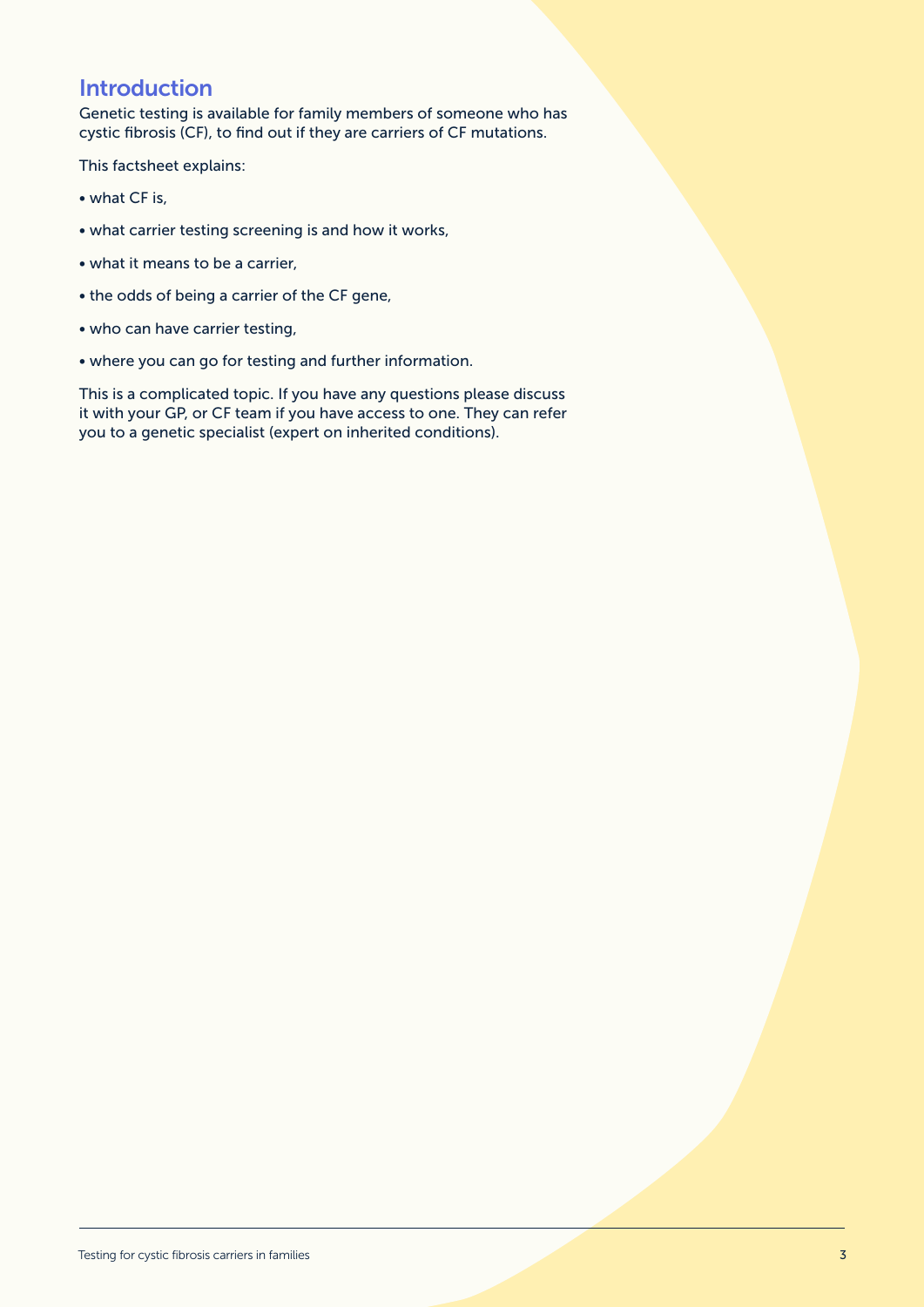#### What is cystic fibrosis?

CF is an inherited condition caused by a fault, or 'mutation', in a gene that affects the balance of salt and water in cells. CF is one of the most common inherited conditions in the UK, affecting over 10,800 people.

Having CF can make breathing difficult and lead to a cough and repeated lung infections that are difficult to get rid of. People with CF are often less able to absorb nutrients which can cause digestive problems and difficultly putting on and maintaining weight. CF often affects other parts of the body, like the liver, pancreas and bones.

CF can also affect fertility. Most men will not be able to have a child without fertility treatments. Women with CF are often able to become pregnant, though there are some factors that might impact fertility, and becoming pregnant can have an impact on their health.

There is currently no cure for CF, but there is a huge amount of research being done to develop new treatments and to understand the condition better. Daily treatments that people with CF may take to control their symptoms include:

- chest physiotherapy, exercise, inhalers and mucus thinners to clear the lungs
- inhaled antibiotics to treat or prevent lung infections
- a special diet, digestive enzyme supplements and vitamin supplements to help with digestion
- new medicines called modulators that treat the underlying cause of the disease but do not cure the condition (not everyone with CF is able to benefit from modulators)

#### What is carrier testing?

Carrier testing is the name for the process of testing relatives and partners of someone with CF to see if they are a carrier of a faulty CF gene.

This is sometimes called 'cascade screening'. The name 'cascade' is used because whenever a carrier is found, their relatives will then be offered testing, and so on.

#### What is a carrier? Are carriers healthy?

A person with only one copy of a CF gene mutation is called a carrier. A carrier does not have CF, but if their partner is also a carrier there's a chance that their children will inherit CF. See the section 'How does a child inherit CF?' below for more information.

Some research has found that carriers have a very small chance of having mild symptoms of CF, but most carriers will not have any symptoms. Carriers do not need any CF treatment. If you have any concerns about your health, you can speak to your GP.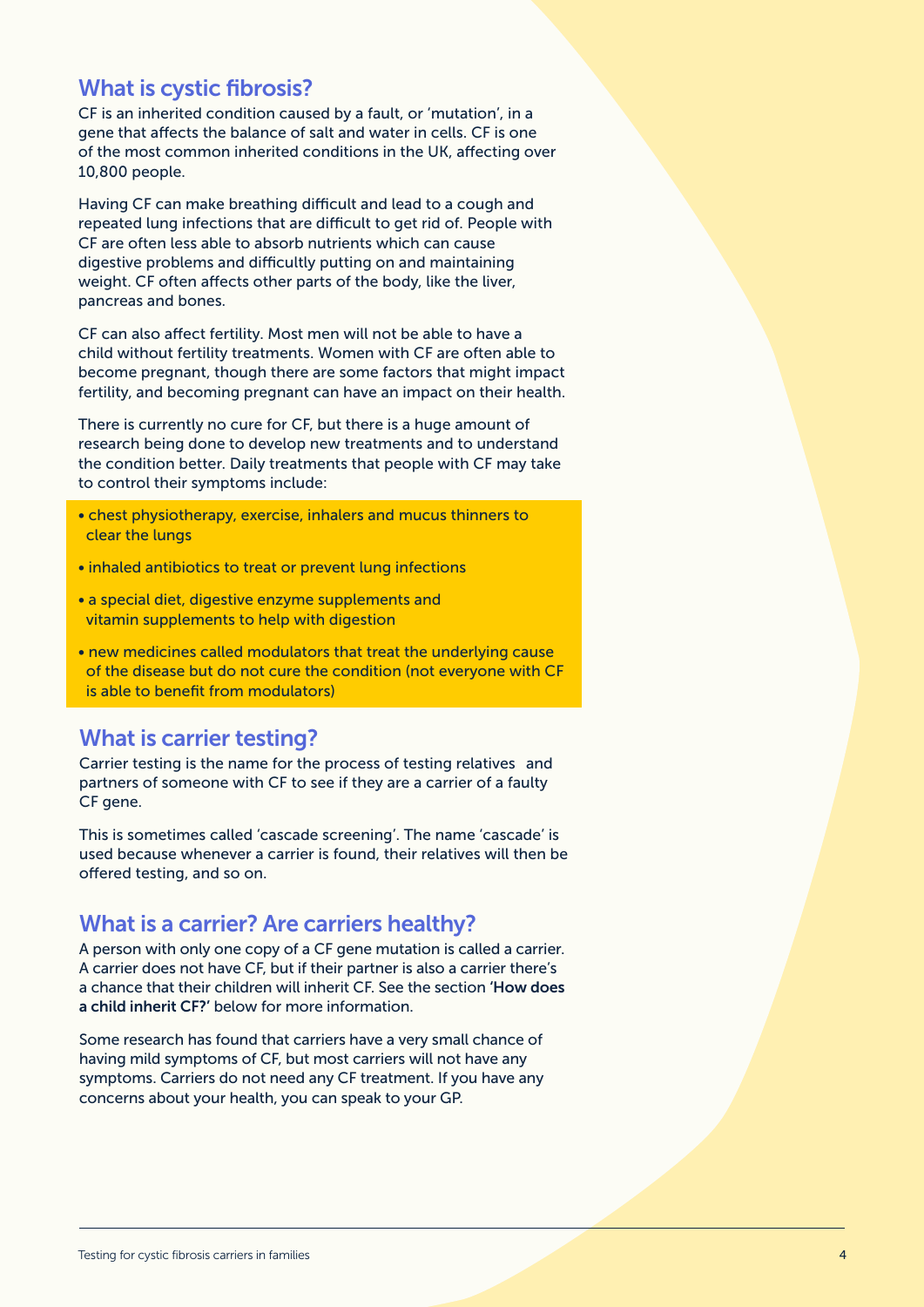#### <span id="page-4-0"></span>How does a child inherit CF?

For a baby to be born with CF they need to inherit two CF gene mutations – one from each parent. The parents of a child with CF must have at least one copy of a CF gene mutation, being either a carrier or a person with CF themselves.

If both parents are carriers, with only one copy of a CF gene mutation, their children have:

- a 1 in 4 (25%) chance of inheriting two copies of a CF gene mutation and having CF
- a 1 in 2 (50%) chance of being a carrier, like their parents, but not having CF
- a 1 in 4 (25%) chance of not being a carrier or having CF

The chances are the same for each child the couple has.



#### CF gene mutations in populations

The CF gene was discovered in 1989. Since then, more than 2,000 different mutations of the CF gene have been discovered. Some mutations are more common than others. Some mutations can also cause CF to be more severe than others.

In the UK, the majority of people with CF have at least one copy of the same CF gene mutation. It is called F508del. The majority of CF carriers have one copy of F508del too.

CF is more common in people of white backgrounds, but it is seen in other ethnic groups. According to the 2020 UK CF Registry report, 93% of the CF population in the UK are white, 3% are Asian, 0.2% are Black and just over 1% are of mixed heritage. Some CF gene mutations are found more often in some ethnic groups than others. This can affect whether they are picked up in standard CF carrier tests in the UK. Speak to your GP if you are worried about this.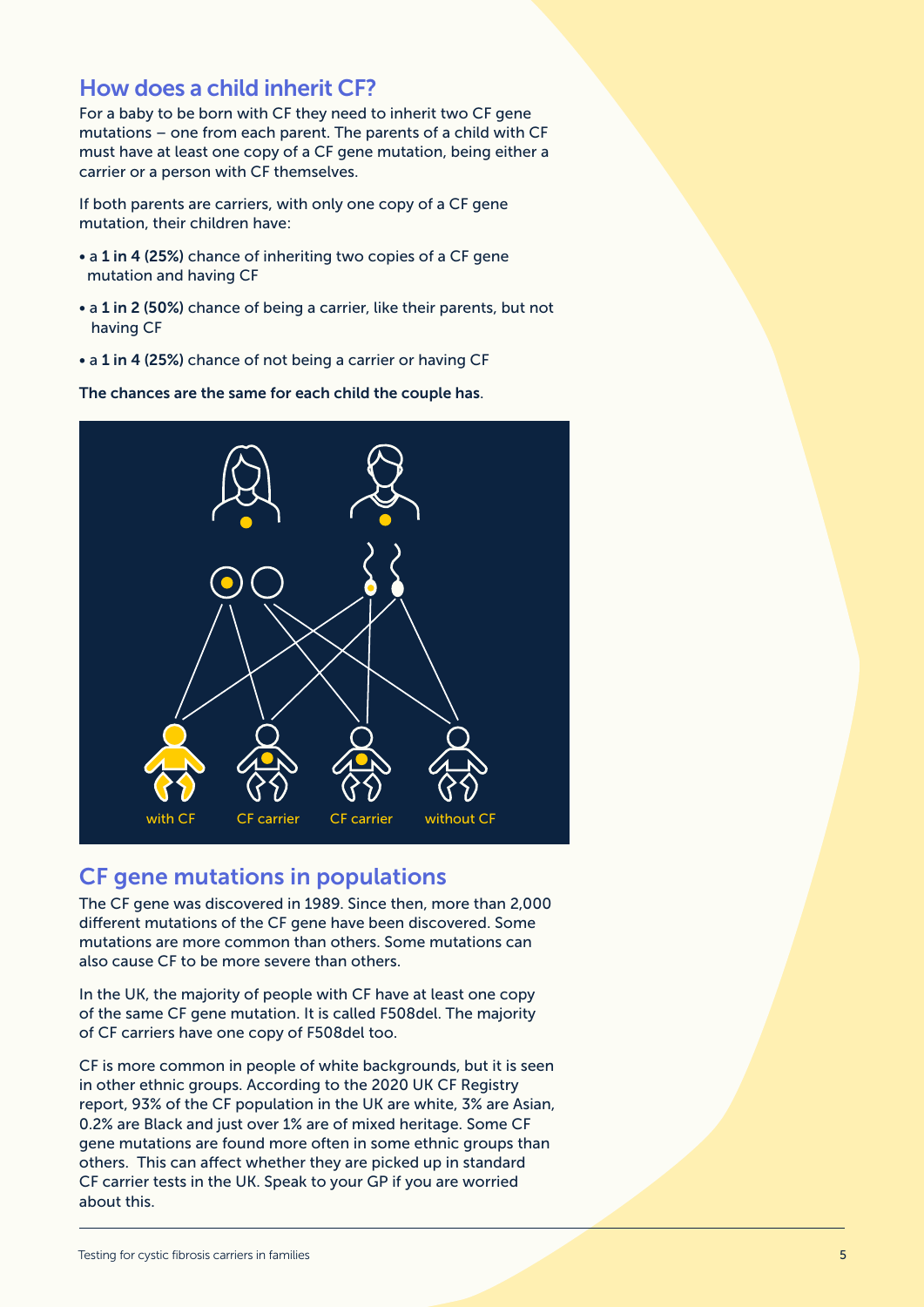## <span id="page-5-0"></span>I have not had a carrier test. How likely is it that I am a carrier of CF?

Around 1 in 25 people in the UK are carriers of a faulty gene that causes CF – about 4% of the population. Relatives of someone with CF have a higher chance of being carriers.

If you are related to someone with CF and you have not been carrier tested, the table below shows your chance of being a carrier. It also tells you the chance of having a child with CF if your partner has also not been tested.

| Your relationship<br>to someone with<br><b>CF</b> | Your chance of<br>being a carrier        | Chance that you will<br>have a child with CF                                                                                                            |
|---------------------------------------------------|------------------------------------------|---------------------------------------------------------------------------------------------------------------------------------------------------------|
| I am a biological<br>parent of<br>someone with CF | 100%                                     | If you and your partner<br>are the biological parents<br>of your child with CF,<br>the chance of having<br>another child with CF is<br>1 in 4 (25%)     |
|                                                   |                                          | If your partner is not the<br>biological parent of your<br>child with CF, there is a<br>1 in 100 (1%) chance of<br>you having a child with<br><b>CF</b> |
| I am a child of<br>someone with CF                | 100% (if you do not<br>have CF yourself) | 1 in 100 (1%)                                                                                                                                           |
| I am a sibling of<br>someone with CF              | 2 in 3 (66%)                             | 1 in 150 (0.7%)                                                                                                                                         |
| I am an aunt or<br>uncle of someone<br>with CF    | 1 in 2 (50%)                             | 1 in 200 (0.5%)                                                                                                                                         |
| I am a<br>grandparent of<br>someone with CF       | 1 in 2 (50%)                             | 1 in 200 (0.5%)                                                                                                                                         |
| I am a first cousin<br>of someone with<br>CF      | 1 in 4 (25%)                             | 1 in 400 (0.25%)                                                                                                                                        |
| I am a second<br>cousin of<br>someone with CF     | 1 in 8 (12.5%)                           | 1 in 800 (0.125%)                                                                                                                                       |

If you have CF and you do not know whether your partner is a carrier, the chance that you will have a child with CF is 1 in 50 (2%).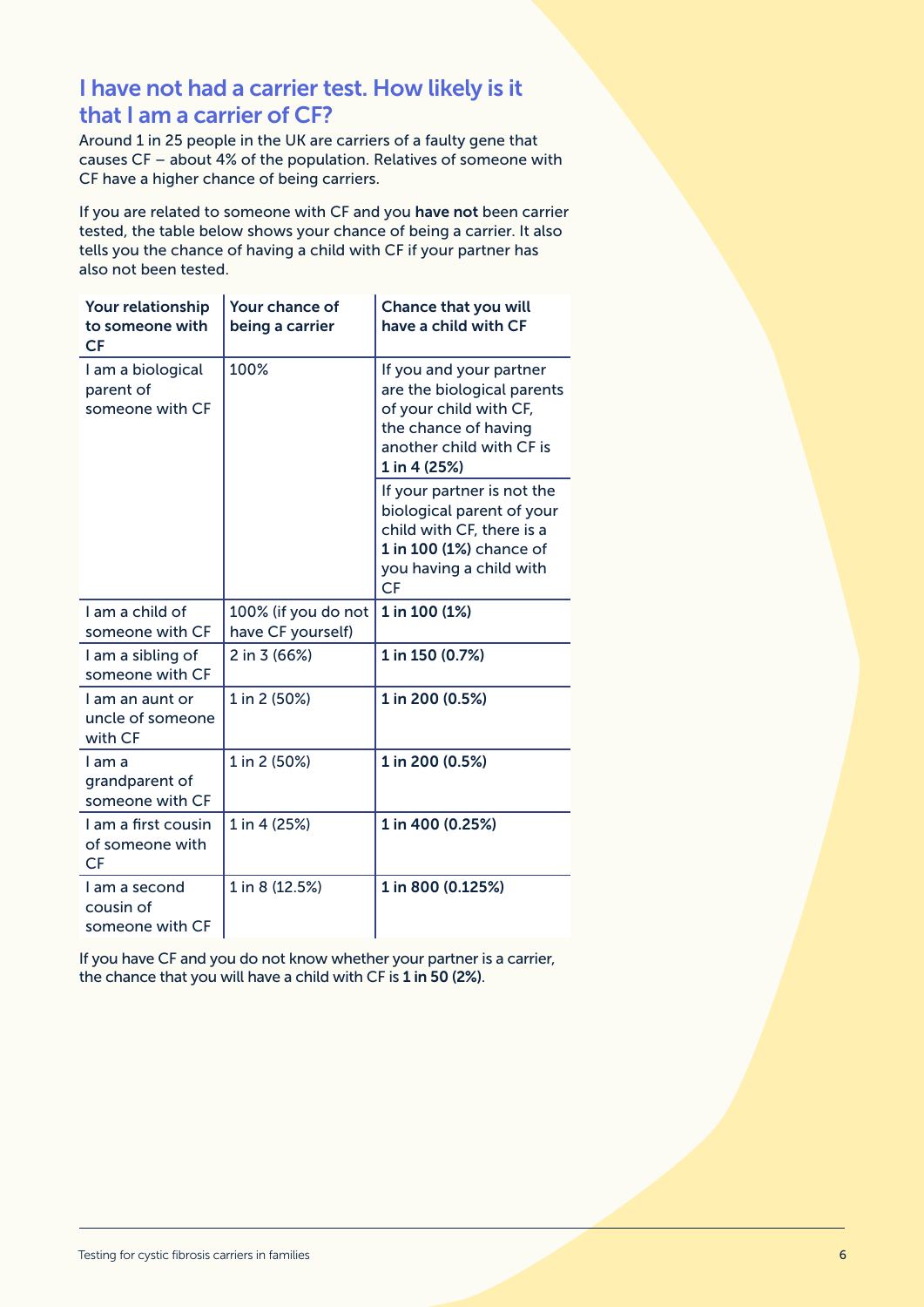#### <span id="page-6-0"></span>Who can have a carrier test?

Carrier testing is available as a free NHS service if:

- you are related to someone who has CF, or someone who is a carrier of a CF gene mutation
- your partner has CF or is related to a person with CF, or is a carrier of a CF gene mutation
- you are related to someone who is a carrier of a CF gene mutation

If you have difficulty getting a carrier test through your GP, you can show them this information or contact the Cystic Fibrosis Trust Helpline (details at the end of this factsheet).

If you are not in the list above and want to have a carrier test, it may be difficult to get one on the NHS but private testing is available. Speak to your GP to see if this is a good option for you.

#### How can I find out if my partner and I are carriers?

Speak to your GP if you would like to have carrier testing. If you have difficulty getting a carrier test through your GP, you can show them this information or contact the Cystic Fibrosis Trust Helpline (details at the end of this factsheet).

If you are a relative of someone with CF, your test will look at whether you're a carrier of the CF gene mutations your relative has. If your relative's CF gene mutations are not known, they will have tests first to find out what these are.

Some CF gene mutations are too rare to be picked up with these tests. If this is the case, carrier testing can be a little more complicated as more detailed genetic testing will need to be done. The parents of the person with CF will have their entire CF gene tested for the mutations they are carrying. Once these are found, other relatives can be tested for these mutations too.

If you are not related to someone with CF, but your partner is, or has CF themselves, your test will only look for the more common mutations. Standard carrier tests pick up about 90–95% of CF gene mutations, so even if your test is negative there is still a small chance you may be a carrier of a rarer CF gene mutation. If you later find out you are a carrier, this first negative test result is called a 'false-negative'.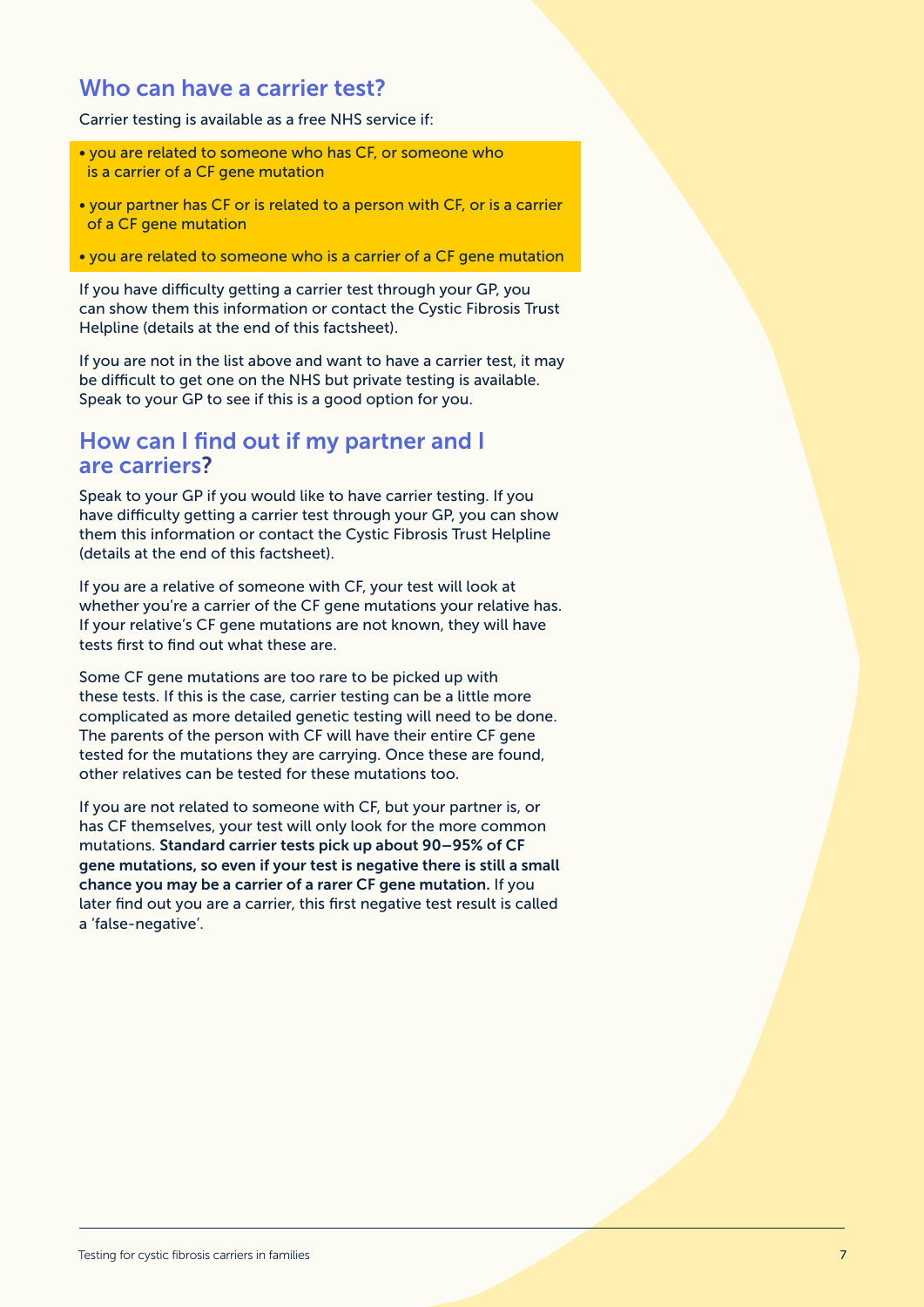#### <span id="page-7-0"></span>How will the tests be done?

You can find out if you are a carrier for CF gene mutations with saliva or blood tests.

In a saliva test, you'll be asked to spit into a tube to collect cells that line the cheek. Genetic information in these cells will be tested for CF gene mutations.

In a blood test, a small amount of blood will be collected. In a similar way to the saliva test, the genetic information from cells in your blood will be tested for CF gene mutations.

#### When and how will I receive the test results?

You should be told your test results within about 10 working days. You'll usually receive your results in a letter. How you receive your test results may be different depending on where you live in the UK. If you need the results in another format, let your GP know.

The results will tell you whether you have a positive test and are a carrier, or a negative test and are not a carrier. If your test result is negative, you should be told the chances that you could still be a carrier of a rare CF gene mutation.

If your test is positive and you are a carrier, you will usually be invited to talk to a genetic counsellor. This can be by telephone or in person. The genetic counsellor can tell you what your result means, and about any tests and support that is available to you.

#### What do my test results mean?

Standard carrier tests pick up about 90–95% of CF gene mutations. Getting a negative result from one of these tests means that the chance of you being a carrier is reduced by 10 times. It means you are not a carrier of the common CF mutations that were tested for, but it does not mean you are definitely not a carrier of rarer CF mutations.

Getting a positive result from a test for any CF gene mutations means you are definitely a carrier, even if you don't have a family history of CF.

After you and your partner have a test for common CF gene mutations, the chances of you having a child with CF can be worked out more accurately.

The diagram on page 8 explains what you and your partner's chances are of having a child with CF depending on your test results and possible options for you.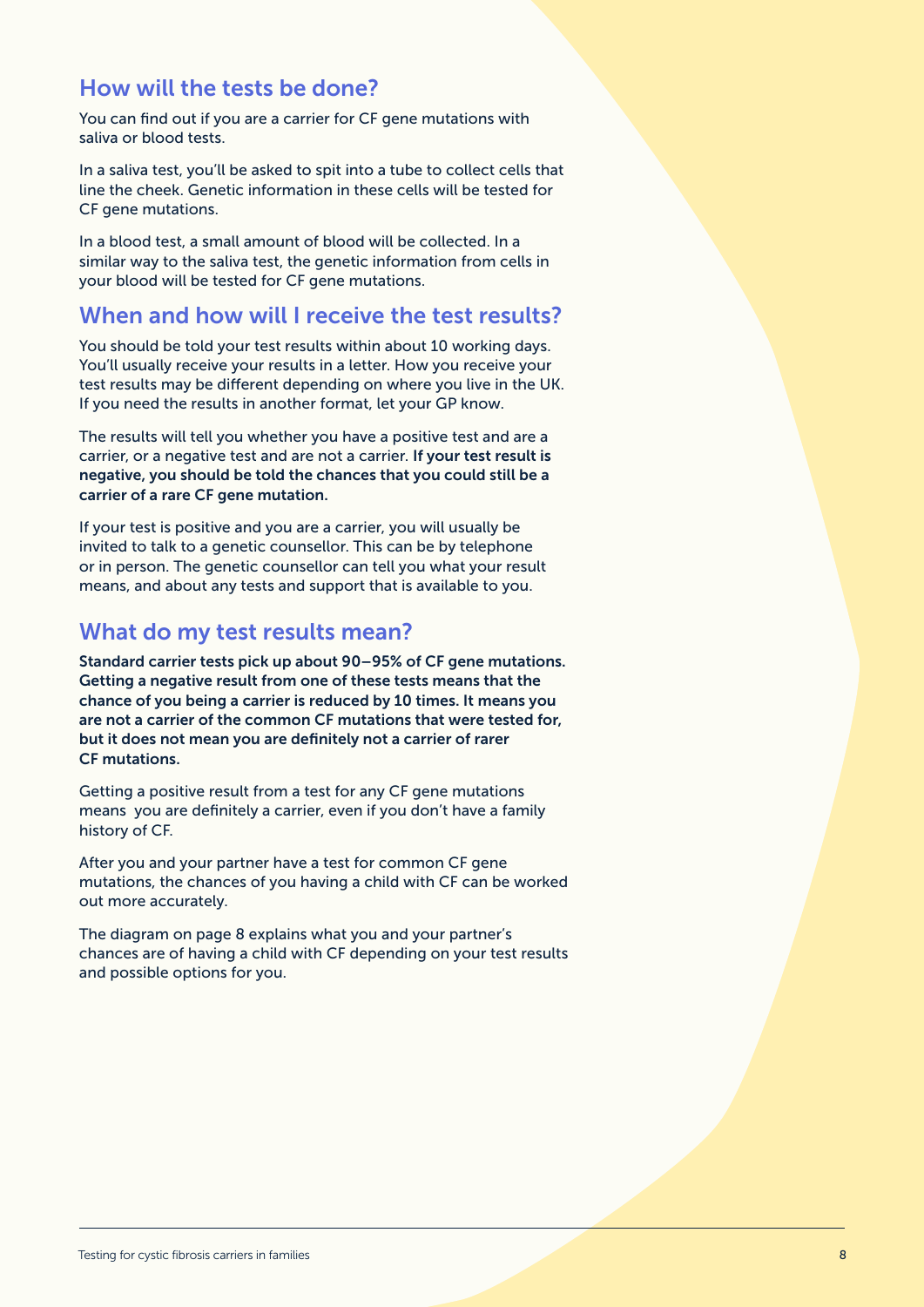| 'My partner and I are<br>both carriers'                                                             | You have a<br>1 in 4 chance<br>of having a<br>child with CF<br>together (see<br>diagram on<br>page 5).                                                                        | A genetic counsellor will<br>be able to tell you about<br>any tests and the support<br>available to you. See 'What<br>if my partner and I are<br>both carriers of a CF gene<br>mutation?'                                                                                                                                                                                                                                                                                                                                                                  |
|-----------------------------------------------------------------------------------------------------|-------------------------------------------------------------------------------------------------------------------------------------------------------------------------------|------------------------------------------------------------------------------------------------------------------------------------------------------------------------------------------------------------------------------------------------------------------------------------------------------------------------------------------------------------------------------------------------------------------------------------------------------------------------------------------------------------------------------------------------------------|
| 'One of us is related<br>to someone with CF<br>and is a carrier, but the<br>other is not a carrier' | You have less<br>than a 1 in<br>1.000 chance<br>of having a<br>child with CF<br>together.                                                                                     | A genetic counsellor will be<br>able to tell you about any<br>tests and support available<br>to you. As the chance of<br>you having a child with CF<br>is low, tests for CF will likely<br>not be offered during your<br>pregnancy, but you can talk<br>to your doctor if you are<br>worried.                                                                                                                                                                                                                                                              |
| 'One of us is related to<br>someone with CF but<br>is not a carrier, and the<br>other is a carrier' | You have less<br>than a 1 in<br>2,000 chance of<br>having a child<br>with CF.<br>If the relative is<br>a full sibling of<br>someone with<br>CF, the chance<br>lowers to zero. | The relative of a person<br>with CF is not a carrier of<br>the CF gene mutations they<br>have, or any common or<br>rare mutations that were<br>tested for. You can request<br>a retest to double check.<br>A genetic counsellor will<br>be able to tell you and<br>your partner about the<br>support available to you<br>both since your partner is<br>a carrier. As the chance of<br>you having a child with CF<br>is low, tests for CF will likely<br>not be offered during your<br>pregnancy, but you can talk<br>to your doctor if you are<br>worried. |
| 'My partner and I are<br>both not carriers'                                                         | You have less<br>than a 1 in<br>250,000 chance<br>of having a<br>child with CF.                                                                                               | As the chance of you having<br>a child with CF is very low,<br>tests for CF will likely not<br>be offered during your<br>pregnancy, but you can talk<br>to your doctor if you are<br>worried.                                                                                                                                                                                                                                                                                                                                                              |

Since 2007, all newborn babies are tested for CF and this picks up most cases. If your child is unwell when they are born, they should be tested for CF more urgently.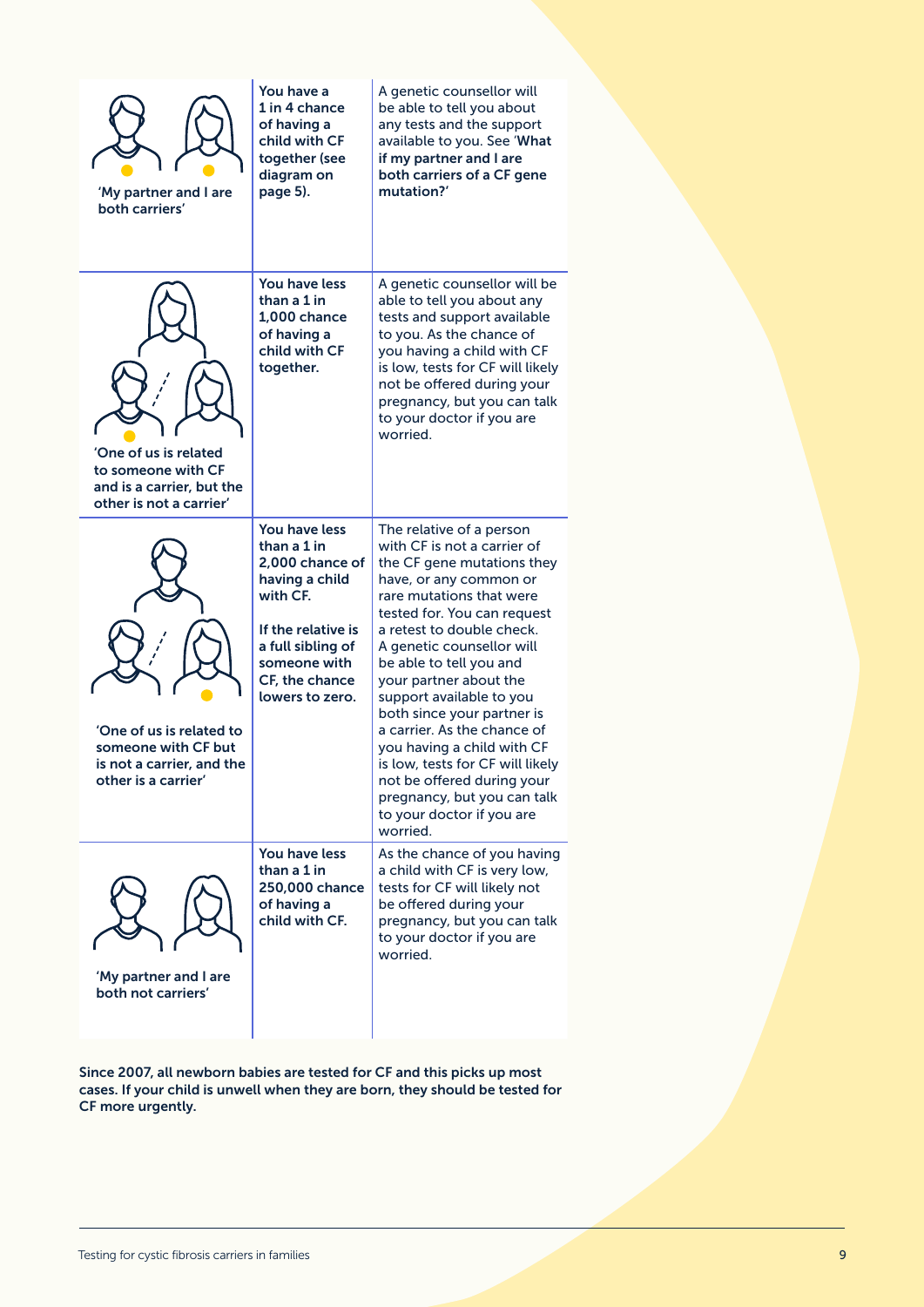### <span id="page-9-0"></span>What if my partner and I are both carriers of a CF gene mutation?

If you and your partner are carriers, you will be offered genetic counselling. A genetic counsellor will give you information that will help you make decisions that are right for both of you. Some things they may talk about include:

#### • Antenatal tests

These are tests that are done during pregnancy to see if the baby has CF. They include chorionic biopsy (where a piece of the developing placenta is taken at 10–12 weeks) and amniocentesis (where a sample of the fluid in the womb is taken). Your genetic counsellor can tell you what your options are, and about any risks that may come with these tests.

#### • Pre-implantation genetic diagnosis (PGD)

This is a test that is used with IVF, where eggs and sperm are fertilised to make an embryo in a laboratory. PGD is used to make sure that only an embryo that does not have CF is put into the womb.

#### Is urgent testing available?

Yes. If you are pregnant and are concerned about whether you're a carrier, you and your partner can be tested and know the results within a few days. Speak to your GP for more information.

#### Home testing

There are home testing kits for inherited conditions including CF, but these are not recommended by Cystic Fibrosis Trust. Testing should be done with the support of a genetic counsellor. Home genetic testing kits cannot give you this support and the results are also less reliable.

#### Will it affect my insurance?

If you or your partner are carriers of a CF gene mutation, this should not affect your insurance. You do not have to declare this to insurers. This is because carriers of CF don't have the condition or any risk of ever developing CF.

## The future of testing for CF

We continue to discover new CF gene mutations. This means that we can check for rarer mutations in tests and false negatives can be avoided more often.

Work is being done to develop tests that detect CF during pregnancy using a sample of the mother's blood. This is less invasive than the current tests currently available during pregnancy.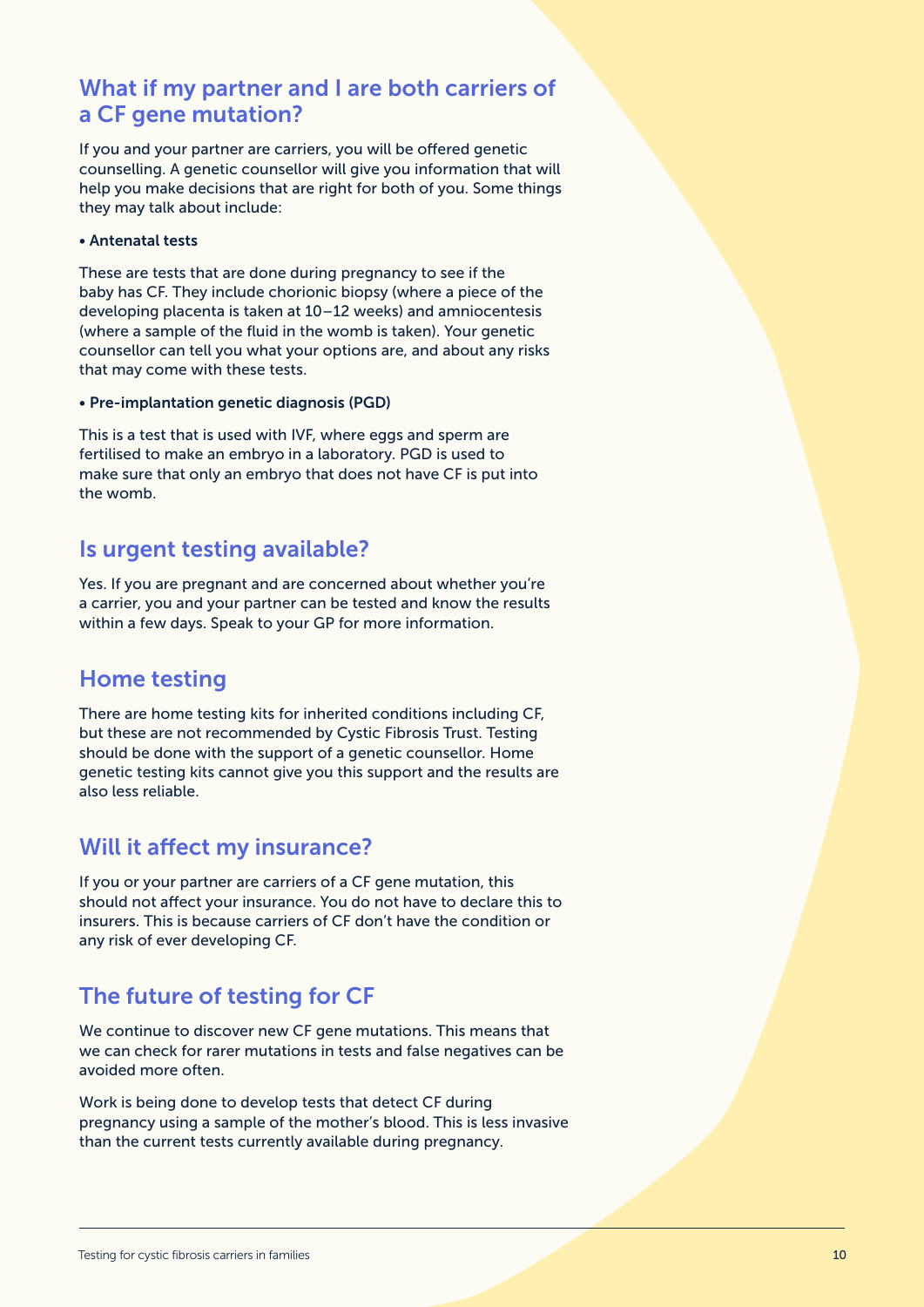### <span id="page-10-0"></span>Further information

Find more information resources about living with cystic fibrosis at cysticfibrosis.org.uk/information.

Our Helpline is open 10am – 4pm Monday to Friday. It's available to anyone looking for information or support with any part of cystic fibrosis, a listening ear, or just to talk things through.

You can contact our friendly team by:

• phoning 0300 373 1000 or 020 3795 2184

If you are worried about the cost of the call please let us know and we'll call you back.

- emailing helpline@cysticfibrosis.org.uk
- reaching out on all our social media channels

Visit cysticfibrosis.org.uk/helpline for more information.

We welcome your feedback on our resources.

You can also ask for this resource in large print or as a text file. Email infoteam@cysticfibrosis.org.uk.

Cystic Fibrosis Trust 2nd Floor One Aldgate London EC3N 1RE 020 3795 1555

#### cysticfibrosis.org.uk

This factsheet was originally written with assistance from the late Dr Maurice Super, formerly of the Department of Clinical Genetics & CF Clinic, Royal Manchester Children's Hospital, and by Dr Martin Schwarz, Honorary Consultant Clinical Molecular Geneticist at Central Manchester & Manchester Children's Foundation Trust.

Updated in 2021 by the Cystic Fibrosis Trust and reviewed by members of the Clinical Advisory Group.

© Cystic Fibrosis Trust 2022. You can copy any information from this resource without our permission. You must not make money from it and you must acknowledge the Cystic Fibrosis Trust as the original author.

The information in this resource does not replace any advice from your doctor or CF team. It is important that you seek your team's advice whenever you want to change your treatment.